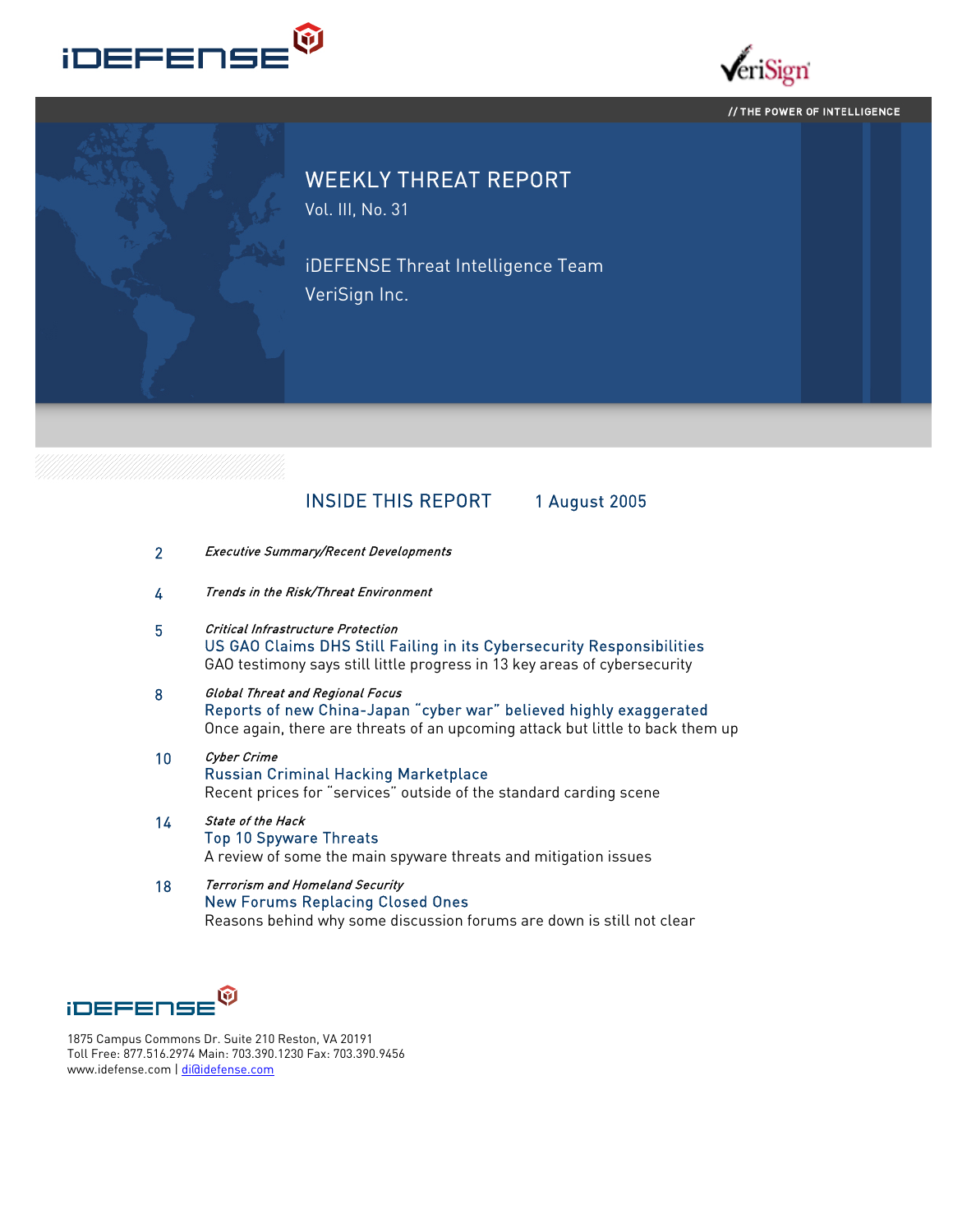# 01. Executive Summary/Recent Developments

# The Cisco IOS Incident at Black Hat

The Cisco Internetwork Operating System (IOS) issue presented at Black Hat by security researcher Michael Lynn in Las Vegas on July 27 dominated the news this past week. According to Computerworld.com, Lynn "detailed a way to shut down a Cisco router by taking advantage of a known and already patched flaw in the vendor's Internetworking Operating System software." Details on this specific vulnerability (ID# 417835) are covered in the Trends section of this report.

The public relations aspect of the incident – which saw Cisco filing a federal injunction against Lynn and having more than thirty pages of Black Hat handouts ripped out of the conference proceedings completely overshadowed the actual vulnerability itself. A Cisco spokesman said "we believe that Lynn's presentation contained proprietary information that he illegally obtained." In a settlement Lynn reportedly later agreed not to further disseminate the information related to the vulnerability. He said, "There was a potential for a serious problem coming in the future. I didn't think that the nation's interests were served by waiting a year, when there would be a possibility of a router worm." Lynn is represented by the well-known attorney Jennifer Granick.

(Machlis, Sharon, "Cisco's blunder," July 28, 2005, http://www.computerworld.com/blogs/node/672 and Vijayan, Jaikumar, "Dispute over Cisco flaw sparks criticism, debate," Computerworld.com, July 29, 2005, http://www.computerworld.com/securitytopics/security/hacking/story/0,10801,103577,00.html?source=x 583, Lemos, Robert, "Settlement reached in Cisco flaw dispute," Security Focus, July 29, 2005, http://www.theregister.co.uk/2005/07/29/cisco\_settles\_rogue\_researcher\_dispute/ and Naraine, Ryan, "Cisco Comes Clean on Extent of IOS Flaw," July 29, 2005).

While most news accounts have centered on Cisco's actions and the public relations aspect of this particular vulnerability, this incident highlights the fact that the transition from IPv4 to IPv6 will be fraught with numerous obstacles and dangers.

## The Scots Hacker

The case of the so-called "Scots Hacker" has been adjourned until October 18, 2005. Gary McKinnon (aka "Solo"), who was on trial in London for allegedly hacking into numerous US government networks in 2001 - two weeks after the Sept. 11 terrorist attacks – is now free on bail. For now, McKinnon is barred from accessing the Internet.

McKinnon reportedly deleted various system files on nine computers at two military bases in February 2002. According to a spokesman, "Deletion of these files shut down the entire U.S. Army's Military District of Washington network of over 2,000 computers for 24 hours." McKinnon also reportedly deleted nearly 2,500 user accounts belonging to the computer network of the Fort Myer Army base. Arrested in June, if convicted, McKinnon now faces a prison sentence of up to 70 years. He is also sought in the US where he has been indicted on eight counts of cyber-related crimes (RedNova.com, "The Scots Hacker 'Who Crippled the U.S. Battle Fleet From His Bedroom' ; Computer Infiltrator Struck in Wake of Sept 11, Court is Told," July 30,

http://www.rednova.com/news/technology/192253/the\_scots\_hacker\_who\_crippled\_the\_us\_battle\_fleet\_ from/index.html).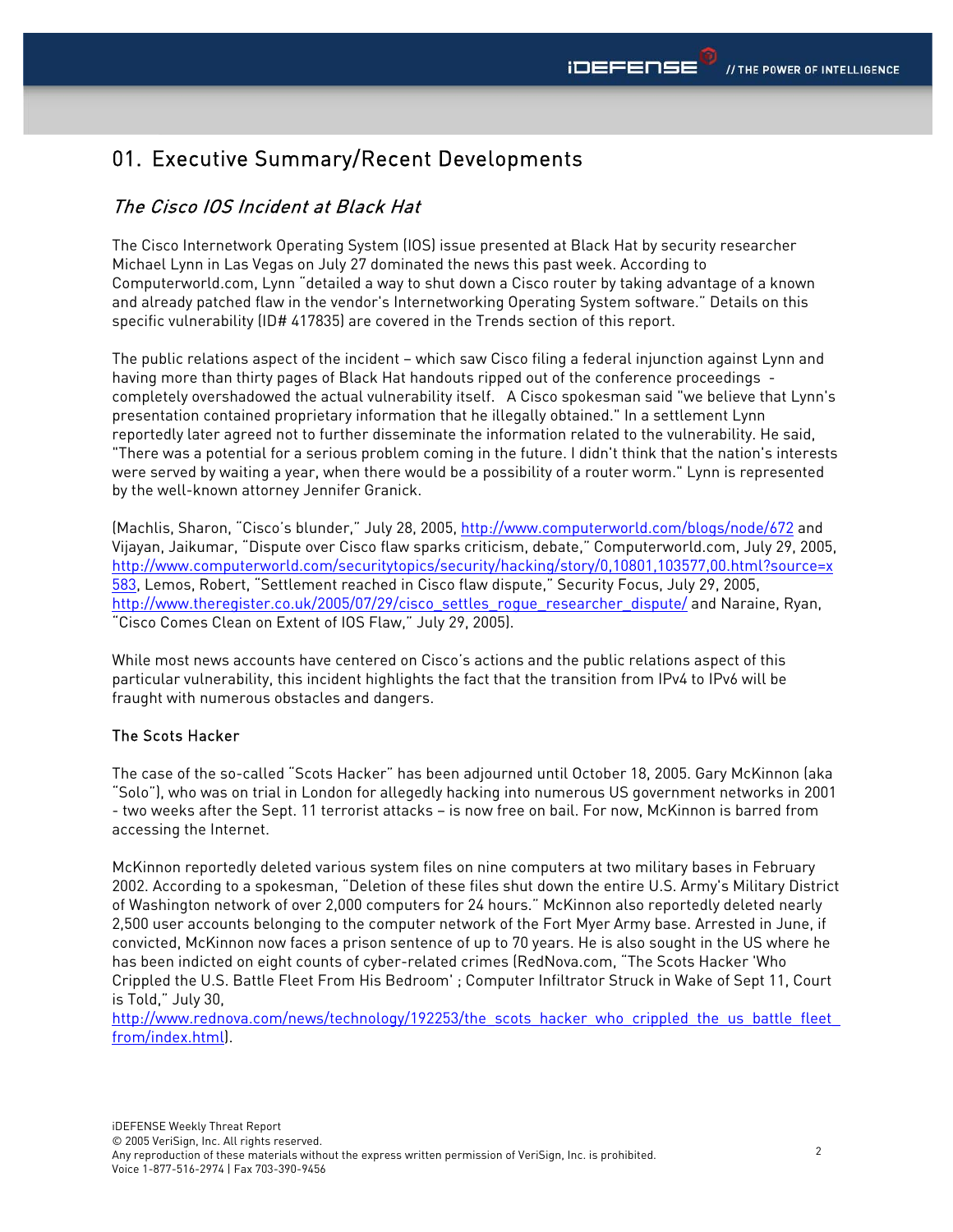#### The UK and the Shutting Down of Pro-Terrorist Websites

There are various news reports that numerous pro-terrorist websites have been taken down in the wake of recent terrorist incidents in the U.K. According to comments by an author in this area named Neil Doyle cited in a British tabloid, "Britain is al-Qaeda's central communications hub and much of its online activities are coordinated from here. There are signs that the British security services are now pushing hard to close off their communications channels. Most of the best-known UK jihad sites went off the air on July 7 and that has now spread to the Middle East." (Bell, Peter, "Hackers fight terrorists," Sun Online (UK), Aug. 1, 2005, http://www.thesun.co.uk/article/0,,2004600000-2005330747,00.html)

iDEFENSE analysts have not seen any evidence to support the view that al Qaeda has any fixed "hub" from which it oversees its online activities. Although pro-terrorist hackers may exist who are operating underground from the UK, when looking at the servers that were and are hosting the best-known propaganda and recruiting sites of organized terrorist organizations, they are hosted in many different countries, including the United States, the Netherlands, France and Canada, to name a few.

At the same time, it is true that many pro-terrorist discussion forums have recently been shut down or are otherwise unavailable (this is covered in part in today's Terrorism section). The reasons are unknown. However, it is also true that new forums are popping up to take their place.

UK officials are also reportedly seeking new formal powers to take the offensive against pro-terrorist websites. These come in the form of recommendations to Parliament from the Association of Chief Police Officers (ACPO). Failure by suspects to disclose encryption keys to computers would be one of the areas covered in the new legislation and "would provide some sanction against suspects failing to cooperate with investigations," according to an ACPO statement.

Ilett, Dan, "Police ask for power to hit terrorist websites + SyS64738's comment," Zone-H.org, July 25, 2005 http://www.zone-h.org/en/news/read/id=205957/ and Bell, Pete, "Hackers vs terrorists: online antijihad," July 31, 2005, http://www.crime-research.org/news/07.31.2005/1396/ and http://www.thesun.co.uk/article/0,,2004600000-2005330747,00.html).

#### Upcoming Anniversaries of Note:

August 2 Kuwait: Iraq invades Kuwait (1990)

August 15 China/Japan/S. Korea: Date of alleged planned anti-Japanese cyber attacks (2005)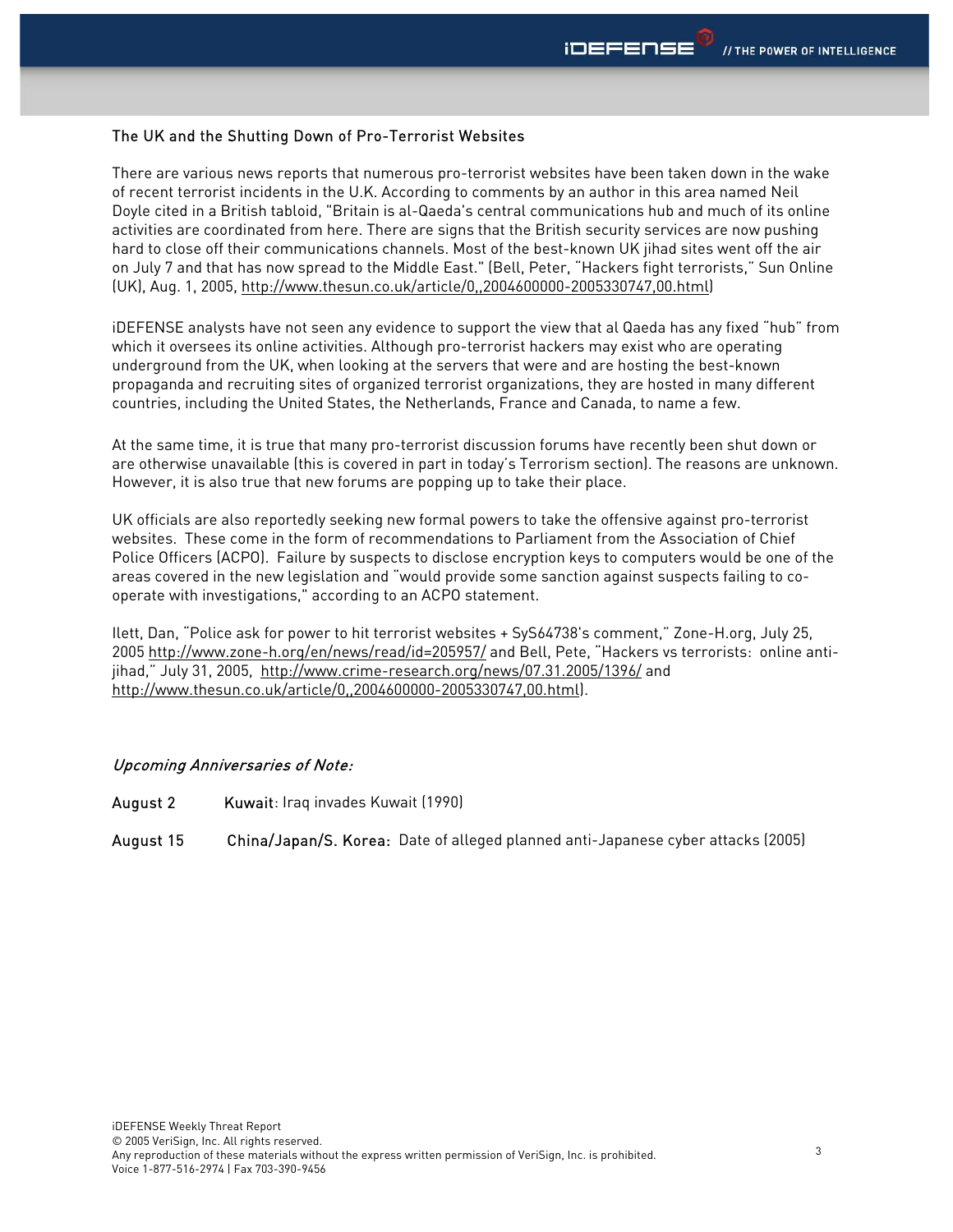# 02. Trends Affecting the Risk/Threat Environment

# More on the Cisco IOS Issue

Remote exploitation of a design vulnerability in Cisco System Inc. Internetwork Operating System (IOS) 12.x and IOX XR 3.x allows attackers to either crash susceptible IOS-running devices behind a router or execute arbitrary code on a targeted Cisco Systems router itself (ID# 417835, Aug. 1, 2005).

iDEFENSE is unaware of publicly available exploits; however, one private exploit reportedly exists. Both patches and workarounds are available.

IPv6 is designed to replace the widely used IPv4 Internet protocol. It quadruples the number of network address bits from 32 bits (in IPv4) to 128 bits, or approximately 3.4 x 10^38 addressable nodes. This provides a sufficient amount of globally unique IP addresses for the growing number of network devices connecting to the Internet.

A censored presentation was presented during the 2005 Black Hat USA Security Conference on July 27, 2005. However, an uncensored presentation was released on the Internet, and has been mirrored in various locations, such as http://www.securitylab.ru/\_Exploits/2005/07/lynn-cisco.pdf

iDEFENSE analysis indicates that a review of the uncensored presentation does not contain enough detail to allow for easy exploit development; rather, the materials highlight a series of techniques that could be useful during exploit development.

This vulnerability appears to be a collection of several known issues, such as heap memory allocation exploitation on IOS that, when combined, allow an attacker to send specially crafted IPv6 packets that will cause errors in heap allocation, resulting in a denial of service or potentially in arbitrary code execution.

Cisco Systems is reporting that this issue can only be exploited from local network segments and cannot be triggered if the attacker is one or more hops away from the network device. Cisco Systems has also indicated that only IPv6-enabled systems are vulnerable. However, even if IPv6 unicast routing is enabled on any interface, the system will be vulnerable.

Exploitation against IOS-running devices behind a router could allow for arbitrary code execution, or could crash the device and prevent further processing of legitimate packets. Packets destined for the router could in fact corrupt the router's IOS and grant an attacker complete control over the router itself. an attacker could then divert traffic entirely to network segments. Potentially sensitive information, such as financial documents, user credentials, etc., could later be gleaned from a review of the diverted packet traffic.

Internet Security Systems Inc. (ISS) has released updates for several of its products that detect exploitation attempts against this vulnerability. The update names -

"ICMPv6\_Malformed\_Option\_Segment" and "IPv6\_Bad\_Fragment\_Chain" - appear to indicate the affected areas of IOS code for this particular vulnerability. While this information does not appear to be enough for an attacker to construct an exploit, it would narrow down the areas of research for an interested exploit developer.

As such, iDEFENSE rates this issue of HIGH severity because of the extremely widespread nature of vulnerable systems.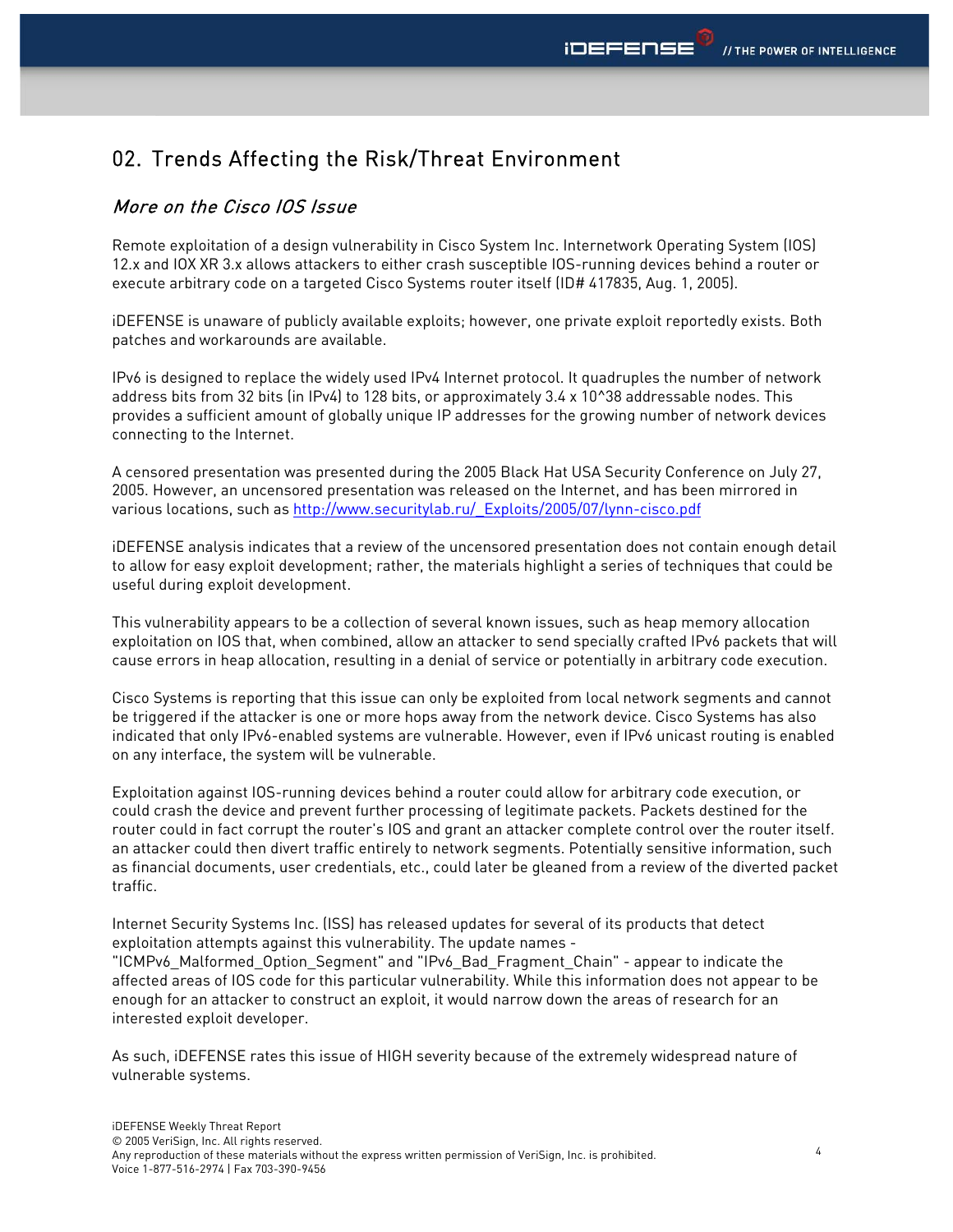# 03. Critical Infrastructure Protection

# Highlights of GAO-05-827T Testimony: GAO Claims that DHS Still Failing to Fulfill Its 13 Cybersecurity Responsibilities

On July 19, 2005, David A. Powner, Director of Information Technology Management Issues for the US General Accounting Office, testified before a subcommittee of the Senate Homeland Security and Governmental Affairs Committee. Powner's testimony was quite critical of the Department of Homeland Security's cybersecurity efforts. The statement was largely a repetition of the recent GAO report issued in May 2005, GAO-05-234 (available at http://www.gao.gov/new.items/d05434.pdf) and covered in our recent reporting (see WTR, Vol. III, No. 22 (Part I) and 23 (Part II), May 30 and June 6, 2005, on US GAO report GAO-05-434, May 2005 "Department of Homeland Security Faces Challenges in Fulfilling Cybersecurity Responsibilities").

Transcripts of Powner's statement and report GAO-05-827T are available for download at http://www.gao.gov/new.items/d05827t.pdf.

#### Failure to Meet 13 Cybersecurity-Related Responsibilities

In his testimony, Powner claims that DHS has still failed to fulfill 13 key cybersecurity responsibilities as defined "in law and policy." Those responsibilities, as DHS's progress (or lack thereof) in meeting them, are described at length in a chart on pages 9-10 of the testimony, (for more on the testimony and the Senate's reaction, see Goss, Grant, "Senators Call on DHS to Improve Cybersecurity," Computerworld, July 25, 2005, http://www.computerworld.com/industrytopics/energy/story/0, 10801,103395,00.html).

#### DHS's Challenges

Powner says that the DHS and its National Cyber Security Division (NCSD) in particular are failing to fully meet their responsibilities because of a number of factors, including:

Organizational Stability: Turnover within the NCSD has been high, particularly at the upper levels. Examples of top officials that have all resigned include the NCSD director, the deputy director for outreach and awareness, the director of the US-CERT control systems security center and the under secretary for the information analysis and infrastructure protection directorate. The report claims that this rapid turnover "has hindered [NCSD's] ability to adequately plan and execute activities" (p. 11).

Organizational Authority: Powner claims that "NCSD does not have the organizational authority it needs to effectively serve as a national focal point for cybersecurity" (ibid.), stating that the NCSD's lack of authority within DHS has led to "some missteps," such as DHS's cancellation without explanation of a major cyber-related event. In addition, DHS took "almost one year to issue formal responses to private sector recommendations … even though responses were drafted in months." One piece of good news on this front is that, as Powner acknowledges, DHS has recently announced that it is creating an assistant secretary-level position for cybersecurity (pp. 11-12).

Hiring and Contracting: "Ineffective DHS management processes have impeded the department's ability to hire employees and maintain contracts," Powner said (p. 12). He also said that NCSD has experienced difficulty hiring personnel to fill positions, and cites one case in which a candidate accepted a position only to turn it down because he felt that the hiring process was taking too long.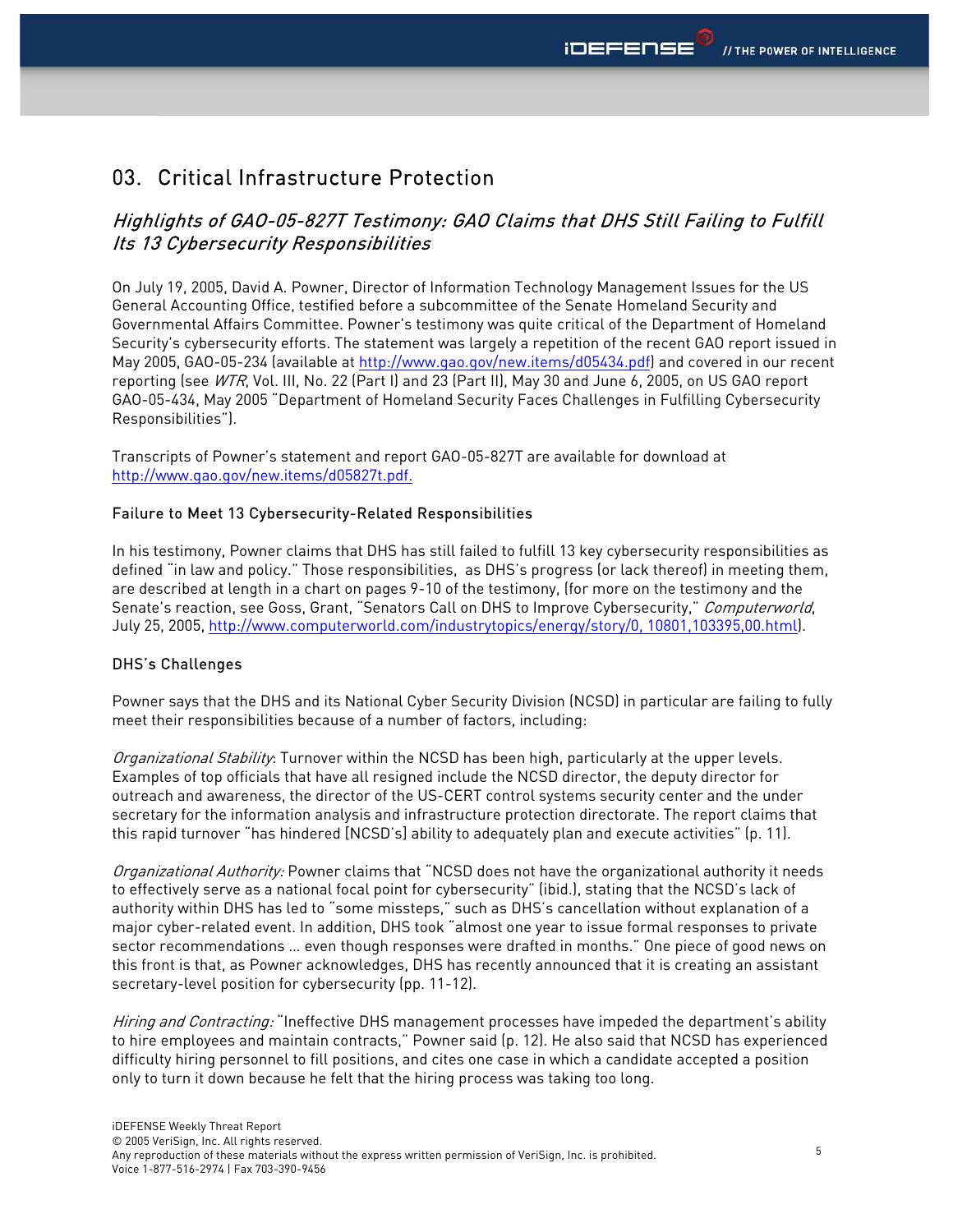Lack of Awareness of DHS's Roles and Capabilities: Powner claims that many "infrastructure stakeholders" lack a clear understanding of DHS's responsibilities in the cyber realm, and that NCSD needs to better educate the private sector about the organization's mission and purpose (p. 12).

Lack of Effective Partnerships with Stakeholders: DHS has reportedly failed to pursue partnerships with "mutually developed goals; shared benefits and responsibilities; and tangible, measurable results" (p. 13). "For example, it has often informed the infrastructure sectors about government initiatives or sought input after most key decisions have been made," Powner says. Additionally, the rapid turnover in NCSD's leadership, as cited above, has significantly hindered attempts at partnering.

Insufficient Information Sharing: An "effective, two-way exchange of information" is not yet in place with entities outside DHS (p. 14). DHS "has not matched private sector efforts to share valuable information with a corresponding level of trusted information sharing (p. 14). In one example cited by Powner, "an official with the water sector noted that when representatives called DHS to inquire about a potential terrorist threat, they were told that DHS could not share any information and that they should 'watch the news'" (p. 15).

Failure to Provide Sufficient Value: Sector representatives often reportedly claim that they are receiving no real information of value from DHS and that "without a clear benefit, they are unlikely to pursue further information sharing" with the agency (p. 15). Other government officials have complained that US-CERT's alerts "lack essential details or are based on already available information" (p. 15).

#### Implementation of Previous GAO Recommendations for Improvement

Powner testified that the GAO previously recommended that the following steps be taken to help meet these responsibilities and gives the current status of DHS's responses to those recommendations:

Develop a Capability for Strategic Analysis and Warnings: Powner notes that this recommendation has not yet been pursued by DHS and urges that DHS establish a methodology for analyzing strategic cyberbased attacks (i.e., terminology, standard set of factors to consider, established thresholds of sophistication, etc.). He also says that DHS must obtain industry-specific data on critical systems components (i.e., known vulnerabilities and interdependencies) (p. 16).

Defend Against Threats to Control Systems: Powner recommends that DHS develop a plan for coordinating with the private sector and other government agencies to defend against cyber-related threats to control systems. He notes that DHS has formulated such a strategy, but does not yet have "underlying details and milestones for completing activities" (p. 17).

Information Sharing: In 2004, the GAO recommended that DHS develop a plan and milestones for sharing information with ISAC sector coordinators and agencies. Powner notes that DHS has not yet formulated such a plan (p. 17).

Threat and Vulnerability Assessment: Powner reports that "much needs to be done" to fulfill DHS's "basic responsibilities," which Powner describes as assessing threats and vulnerabilities and developing appropriate recovery plans (p. 17).

#### Analysis

As already mentioned, these criticisms are by no means new and are primarily a repetition of comments that first appeared in May 2005 in the GAO-05-434 report. What is significant is the fact that the GAO usually goes out of its way to find constructive statements to help offset its criticisms — especially if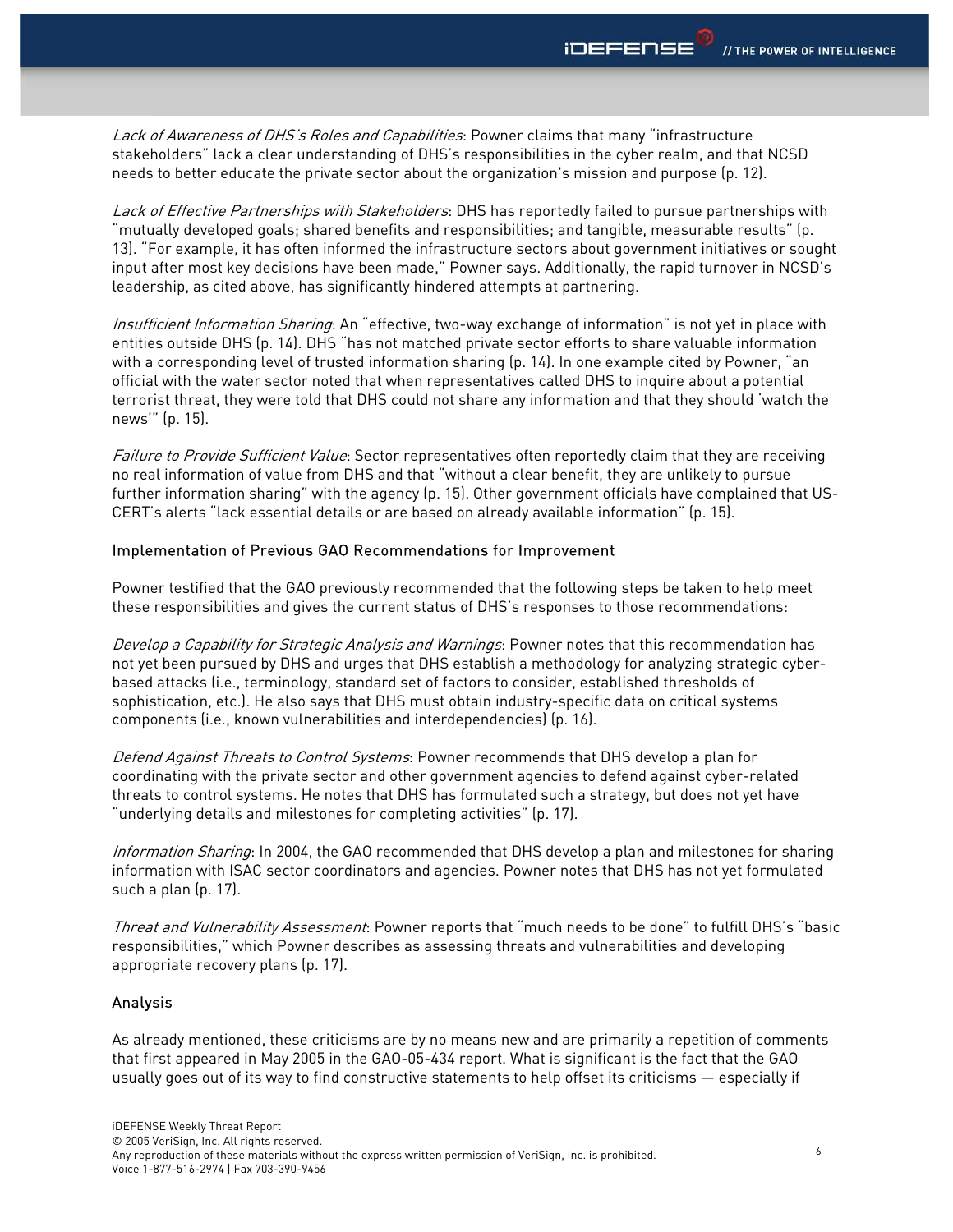there are indications that progress is underway. Powner's lack of additional qualifying statements in this regard is telling.

Therefore, the most notable part of this testimony is that it shows how little progress has been made on these issues since the GAO first raised them. What is most disappointing is that many of DHS's efforts to address its responsibilities are still at the *initial planning* stage nearly three years after these responsibilities were assigned.

For its part, DHS says that in the next few months it will release a draft of a national infrastructure vulnerability assessment plan that will include a cyber component (Goss, Grant, "Senators Call on DHS to Improve Cybersecurity"). In addition, DHS is reportedly working on "a plan for Internet recovery after a major attack" and is "supporting efforts to push IPv6, a more secure version of the current Internet Protocol."

As discussed, one potential bright spot is the announcement of a plan to create an assistant secretarylevel position for cybersecurity within DHS. In theory, this should help overcome some of the obstacles that cybersecurity has faced in the past within the organization, most notably a lack of organizational authority. However, it remains to be seen how this will play out in practice.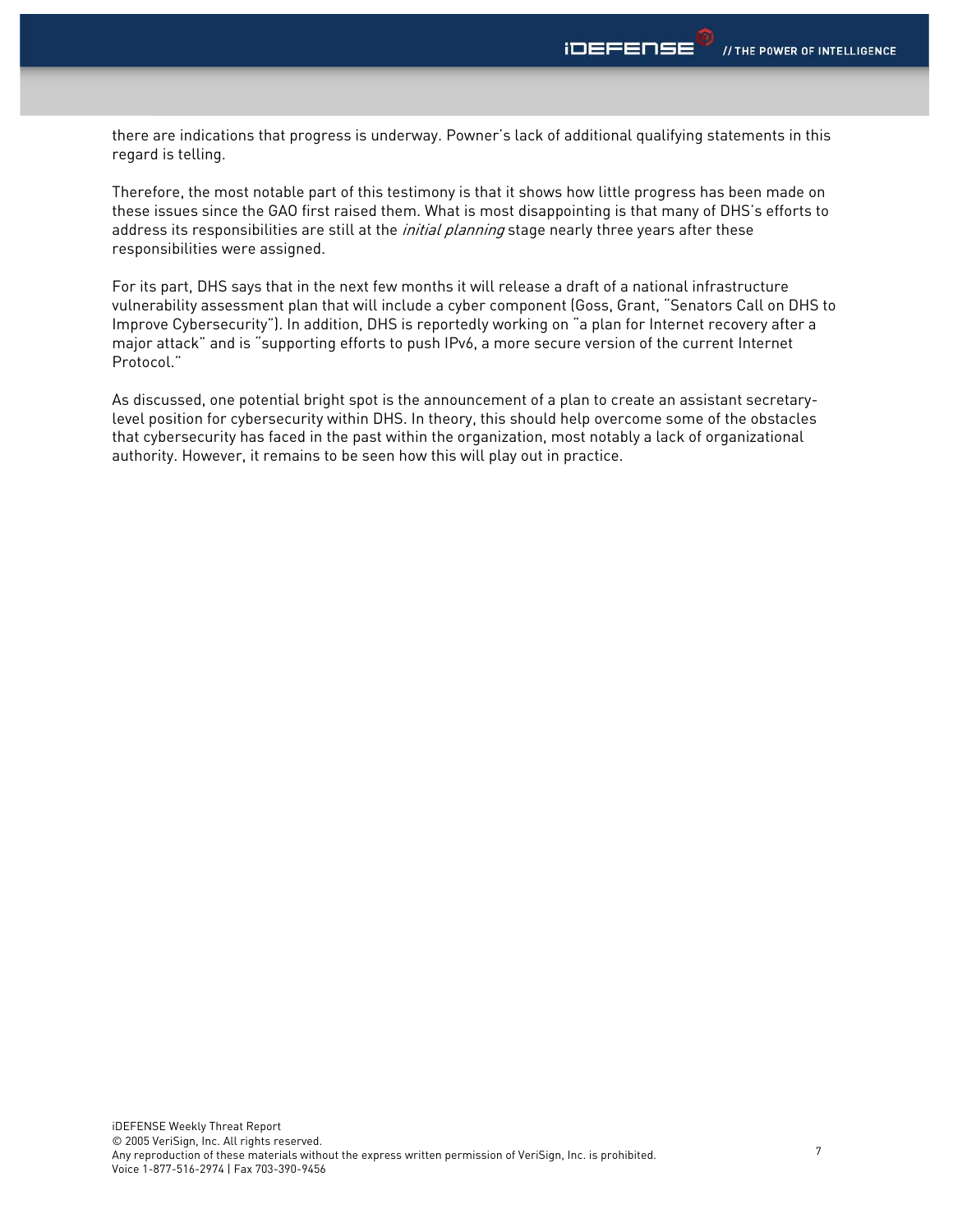# 04. Global Threat and Regional Focus

# Reports of Upcoming China-Japan "Cyber War" Highly Exaggerated

Last week various media sources reported on an alleged recent threat by the Association of China's Red Hackers or The RedHackers' Alliance (www.redhacker.cn and www.CNRedHacker.org) to attack multiple Japanese websites beginning on Aug. 15, 2005. Aug. 15, 1945, also known as "VJ Day," was the date when Japan's Emperor Hirohito announced in a broadcast to the Japanese people that Japan's involvement in World War II was over. iDEFENSE believes that these reports are overblown; while Chinese hacking and possible Japanese hacking counter-attacks are certainly an issue of sensitivity and concern, it is unlikely that a "cyber war" of any substance will break out on that date.

### Information from Media Sources

According to some reports, the Chinese hacking group is made up of current and former members of Beijing University, and is divided into three groups, each focusing on a different task — information collection, attacking the websites and preparing for Japanese counterattacks. As of July 13, the hacking group reportedly claimed it had some 45,000 people who have volunteered to join in the attacks and that targets include several Japanese websites that are anti-China. (See, for example, Millman, Rene, "Asian Cyber War to Start Mid-August," SC Magazine, July 15, 2005,

http://www.scmagazine.com/news/index.cfm?fuseaction=newsDetails&newsUID=d0689c6e-28e1-4a99 a6af-67d51dc70cae&newsType=Latest%20News).

Some South Korean sources are reportedly concerned that the hackers will launch their attacks through Korean servers (reportedly including servers of a gaming company and a university) to disguise their origin. According to a story in Donga.com, a Chinese hacker reportedly told a Korean acquaintance that the Chinese hacking group has "chosen three candidate servers of a Korean gaming company and universities as their hacking routes. The security level of those servers is lower than expected. So they are thought to be proper for avoiding IP tracking." None of this has been independently confirmed. (Park, Sun-Hong, "Chinese Hackers Might Hit Japanese Websites via Korean Servers," Donga.com, July 14, 2005, http://english.donga.com/srv/service.php3?bicode=040000&biid=2005071460188).

## A Japanese Hacker Counter-Attack?

At the same time, some "Chinese Internet activists" reportedly expect a Japanese hacking attack on Aug. 15. Kyodo News says that contributors to the Chinese website "2222222.cn" anticipate that pro-Japanese hackers will attack on that date ("Chinese Internet activists brace for Japan hacker attack Aug. 15," July 30, 2005, http://www.japantoday.com/e/?content=news&cat=1&id=344983).

## More on The RedHackers' Alliance

iDEFENSE has previously written about The RedHackers' Alliance or T.R.A. (see WTR, Vol. IIII, No. 2, Jan. 10, 2005, and Vol. III, No. 18, May 2, 2005). The group has posted anti-Japanese material in the past and is strongly opposed to Japanese membership on the U.N. Security Council.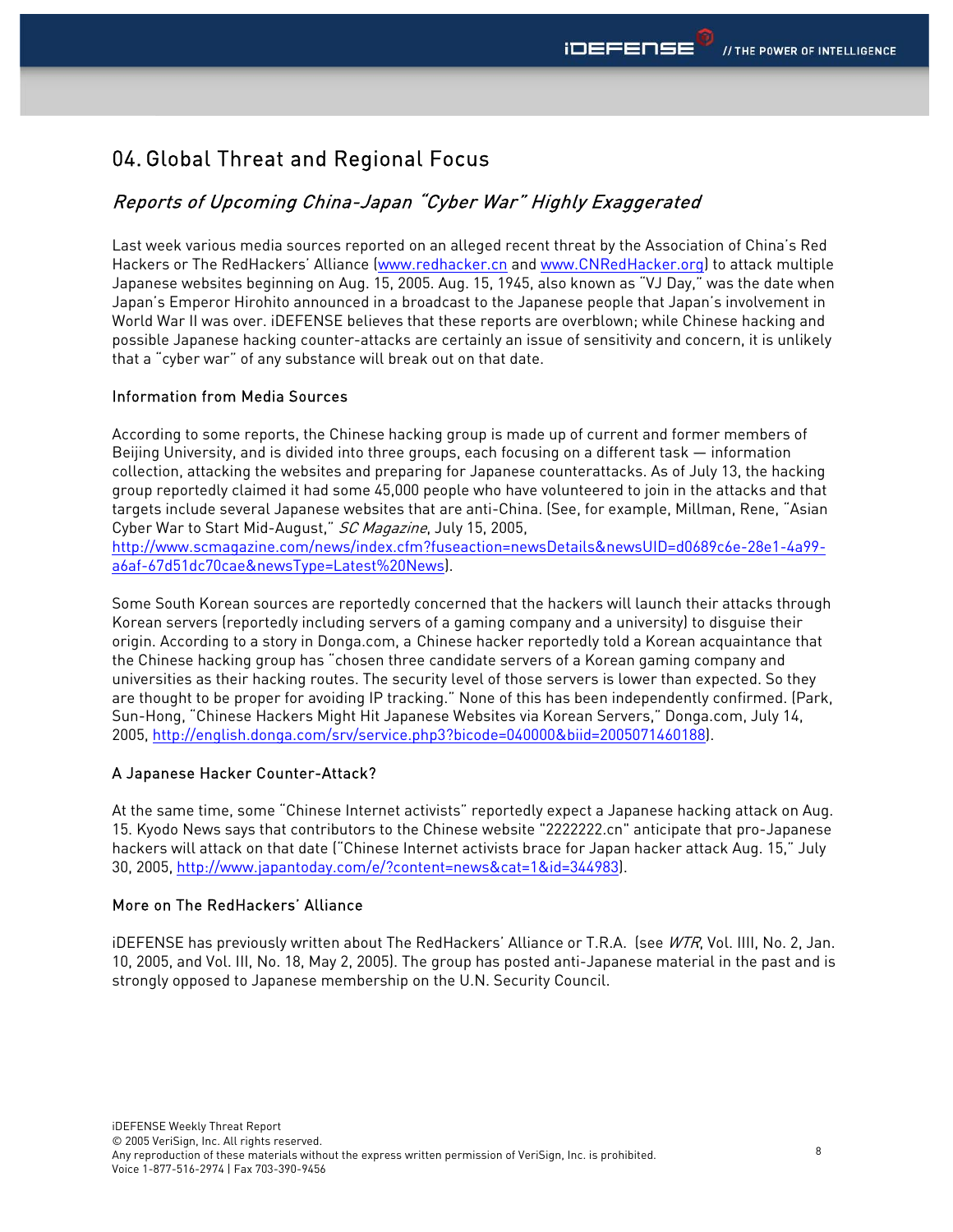

July 2005 screenshot of homepage of Association of China's Red Hackers (aka The RedHackers' Alliance or TRA). (http://www.redhacker.cn/index.html and www.CNRedHacker.org)

## Analysis

Although these reports initially seem troubling, iDEFENSE Intelligence Operations believes them to be largely misleading. Although some attacks may occur on Aug. 15, they are not expected to be of major significance at this time.

This situation appears similar to the announced plans for a cyber attack on July 7, 2005, which turned out to be a non-event (that alleged attack was to be in commemoration of the so-called Marco Polo Bridge incident on July 7, 1937, see WTR, Vol. III, No. 27, July 4, 2005, "China/Japan: Possible minor attack planned for July 7"). In the same way, there was also a call for an alleged attack to be launched today, Aug. 1, 2005, but, as yet, there is no indication that anything occurred (kker.cn, July 19, 2005, http://www.kker.cn/art/list.asp?id=1040).

Nevertheless, iDEFENSE will continue to monitor activity surrounding this topic and will report on any additional developments as appropriate. The comments about the potential use of South Korean servers as intermediate points in an attack on Japan to try to mask Chinese IP addresses do constitute an area of concern.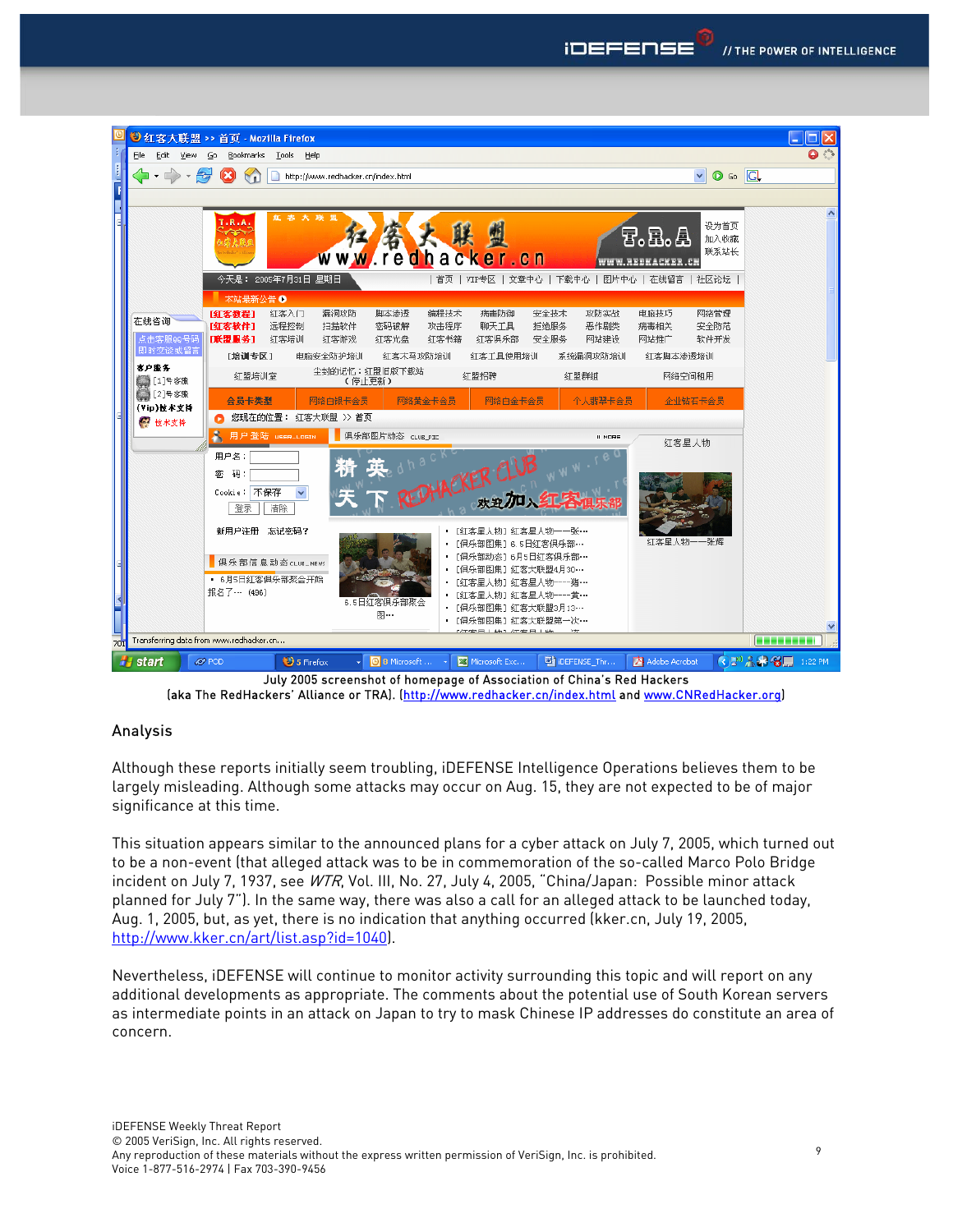# 05. Cyber Crime

# Russian Criminal Hacking Marketplace: Current Prices and Services on Web-Hack.ru

## The Criminal Carding Marketplace and the Arrest of "Script"

In much previous reporting we have discussed the criminal carding marketplace, which is dominated by Russian carders and hackers. In a recent development, one of the individuals perhaps most responsible for facilitating the early development of that underground marketplace, Dmitro Ivanovich Golubov (aka "Script"), the founder of the original main site of carding, Carderplanet.com, was recently arrested by Ukrainian authorities. Larry Johnson, a Secret Service special agent cited by The Wall Street Journal, said that Golubov's arrest "represents one of the most significant apprehensions of a high level Eastern European responsible for criminal activity on the Internet." (Bryan-Low, Cassell, The Wall Street Journal, July 19, 2005, p. B9).

Over a year ago we published an account of an interview with Golubov where he discussed his involvement in the early days of the carding scene and his reported "retirement" (WTR, Vol. II, No. 21, May 24, 2004, Cyber Crime: "Analysis of Interview with Russian Carder").

## Impact of the Arrest of Golubov, aka "Script"

The arrest of Golubov could provide major insights into the origin and early years of the illegal carding marketplace in the former Soviet Union. However, it will probably do little to stem the flow of illegal online activity that his founding efforts at Carderplanet.com helped spawn.

#### Non-Carding Products and Services

Many of our previous reports in this area have centered on carding itself and related services. However, a broader underground market has emerged in many other areas of criminal hacking. In today's report, we will look at some of those areas as represented on a currently very active underground Russian forum, Web-hack.ru.

#### Specific DDoS Trojan Sought — Made to Order

A July 7, 2005 posting on Web-hack.ru, is amazing for both its brazenness and specificity. It seeks a specific kind of Trojan for a DDoS attack. The size should be up to 50 kilobytes, administered through http:// (and not IRC), offer to the buyer three choices for ports for the attack and four types of attack and to include SYN and ICMP flood attacks. The price is variable based on negotiation. Interested parties are told to contact: sfsdsd@tut.by. The posting is found at: http://forum.webhack.ru/index.php?showtopic=23961.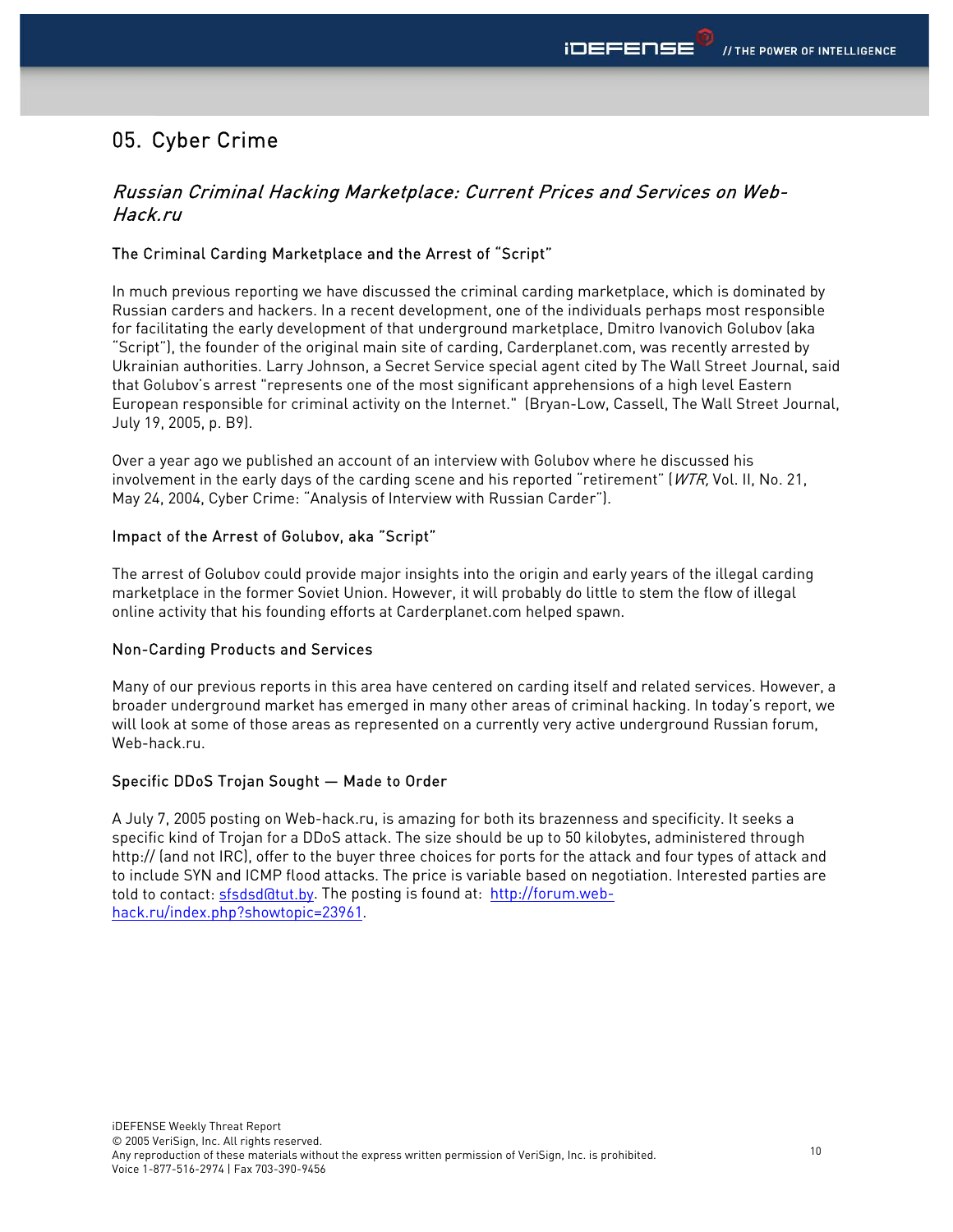## IFRAME Vulnerability Exploits for Sale along with a "Statistical System" for Measuring Their Effectiveness



A June 5, 2005 posting on Web-hack.ru concerning IFRAME vulnerability exploits for sale, including a statistics service (http://forum.web-hack.ru/index.php?showtopic=22951).

In a June 5, 2005 posting on Web-hack.ru, the poster, named "vrojan," is offering exploits that use the IFRAME vulnerability and a statistical service that measures their effectiveness (Note: We first became aware of the existence of this service as a result of research into Russian carder reaction to the CardSystems incident and promised to look into it in more detail. See WTR, Vol. III, No. 25, June 20, 2005, p. 12).

These IFRAME-related exploits operate against the Windows family of operating systems using the Internet Explorer browser. Vrojan says he has tested them out on both "adult" and "non-adult" sites, getting different levels of responses for each. He says installation is as easy as "one, two, three" through importing an SQL file that has the exploits and a statistical system for measuring their effectiveness. He says that he will offer to help hide exploits "for free" from anti-virus databases in the event that these exploits should appear in them. He also says that he will hide "your Trojans" for free and that he "guarantees" that Norton, Dr. Web and Kaspersky will not pick them up. He says he will sell this service to a maximum of ten persons.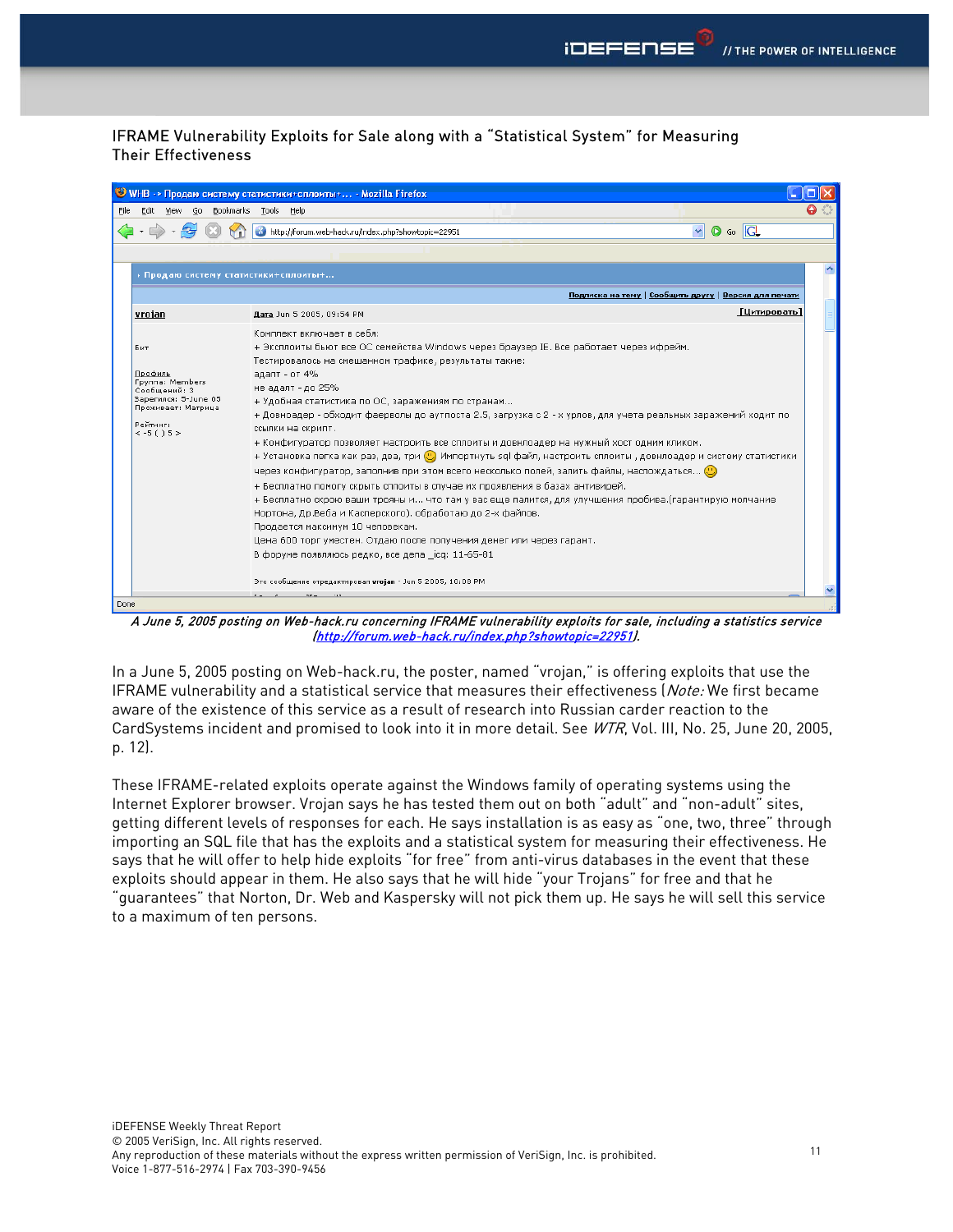#### Access to Hacked Pornography Sites for Sale

WHB -> Продаются взломанные порники. - Mozilla Firefox **TE** .<br>File Edit View Go Bookmarks Tools Help  $\bullet$  $\bullet$  6  $\overline{G}$ Подписка на тему | Сообщить другу | Версия для печати Aara Jul 15 2005, 02:34 AM [Цитировать] Antalos Продается доступ ко взломанным порно-сайтам. Всего 12 серверов, на которых висят 330 сайтов, количесто сайтов Бит на сервер разное - от 5 до более сотни. Где-то половина хостится на выделенных серверах, то есть покупая доступ вы получаете еще и дедик. Стоимость - 200wmz. При покупке партиями (не все сразу) - может немного дороже. <u>Профиль</u><br>Группа: Members<br>Сообщений: 5<br>Зарегился: 26-December 04<br>Проживает: Матрица Контакт - ICO:11111661. Рейтинг:<br>< -5 ( ) 5 > [Сообщение][E-mail]  $\overline{a}$ [Цитировать] Antalos Aara Jul 16 2005, 02:20 PM 1 сервер продан, после рассмотрения хостлиста отсеяны не порнушные сайты. Новое предложение - 11 серверов, Бит 287 порно-сайтов. Цена - 160wmz <u>Профиль</u><br>Группа: Members<br>Сообщений: 5 -<br>Зарегился: 26-December 04<br>Проживает: Матрица

July 15-16, 2005 postings on Web-Hack.ru, http://forum.web-hack.ru/index.php?showtopic=24184.

In another example, in a July 15, 2005 posting a seller named Antalos offers "access to hacked porno sites." He says there are "twelve servers" in all carrying some 330 sites. The number of sites "per server varies — from 5 sites to more than a hundred." The cost for access to these 12 servers is 200 WMZ (\$200 US). By the next day, July 16, Antalos put up another posting saying that "one server had been sold" and that the new price for the 11 remaining servers, with access now to 287 hacked porno sites (instead of the original 330 sites) would be 160 WMZ (\$160 US).

#### Posting Seeking Hacker Services

| WHB -> Nuzhen prof hack saitov - Mozilla Firefox                                                                                 |                                                                                                   |                                                       |
|----------------------------------------------------------------------------------------------------------------------------------|---------------------------------------------------------------------------------------------------|-------------------------------------------------------|
| Edit View Go Bookmarks Tools Help<br>Eile                                                                                        |                                                                                                   |                                                       |
| $\cdot \Rightarrow \cdot \in \mathbb{G}$                                                                                         | http://forum.web-hack.ru/index.php?showtopic=24079                                                | $\circ$ Go $\Box$<br>$\blacktriangledown$             |
|                                                                                                                                  |                                                                                                   |                                                       |
|                                                                                                                                  | > Nuzhen prof hack saitov, za horoshuyu platu                                                     |                                                       |
|                                                                                                                                  |                                                                                                   | Подписка на тему   Сообщить другу   Версия для печати |
| wetzel                                                                                                                           | Aara Jul 11 2005, 12:16 PM                                                                        | [Цитировать]                                          |
| Бит<br>Профиль<br><b>Fpynna: Members</b><br>Сообщений: 1<br>Зарегился: 11-July 05<br>Проживает: Матрица<br>Рейтинг:<br>$<-5()5>$ | nuzhen hack seryeznih saitov, a imenno baza info<br>oplata dostoinaya<br>pls PM<br>for profs only |                                                       |
|                                                                                                                                  | [Сообщение][E-mail]                                                                               | σ                                                     |
| Петррр                                                                                                                           | Дата Jul 16 2005, 03:26 PM                                                                        | [Цитировать]                                          |
| Вечный Олень<br>Профиль<br><b>Fpynna: Banned</b><br>Сообщений: 3<br>Зарегился: 15-July 05<br>Проживает: Матрица                  | Ну давай                                                                                          |                                                       |
| Done                                                                                                                             |                                                                                                   |                                                       |

Posting seeking for hacker services and response (July 2005) http://forum.web-hack.ru/index.php?showtopic=24079.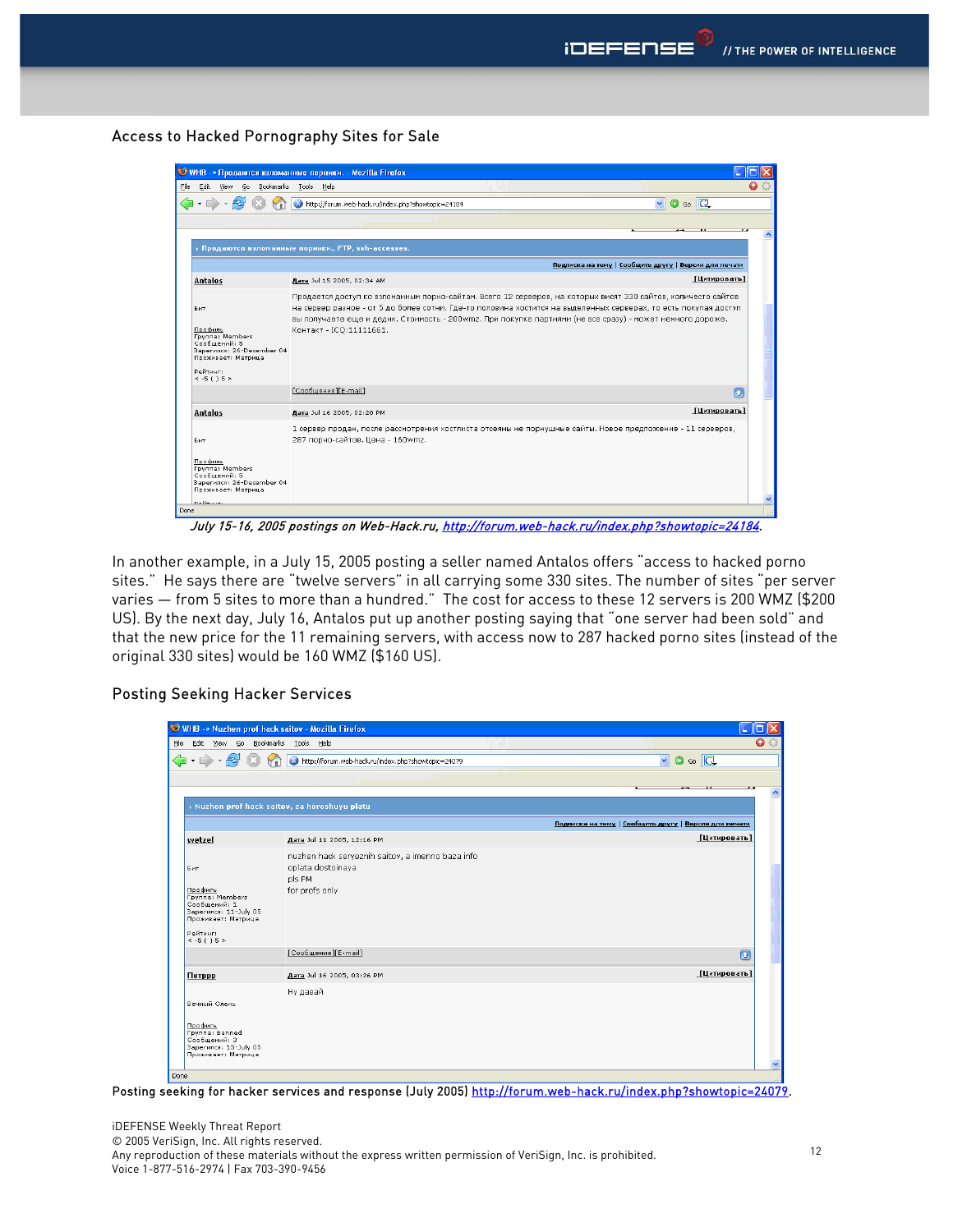In a July 11, 2005 posting (and a July 16 response), a poster named "wetzel" says he "needs a hack of [some] serious sites, namely, for database information." He says that payment for this service, which is open to "professionals only," will be "adequate." Some five days later, a response inquired more information on the offer.

### Analysis

These are just a sampling of the wide variety of illegal cyber-related services now offered on Web-hack.ru and similar sites. They demonstrate that the underground marketplace for hacking has developed far beyond the stolen credit card market that Golubov and Carderplanet.com helped create. In the future we will look at additional types of services and attempt to assess their overall impact.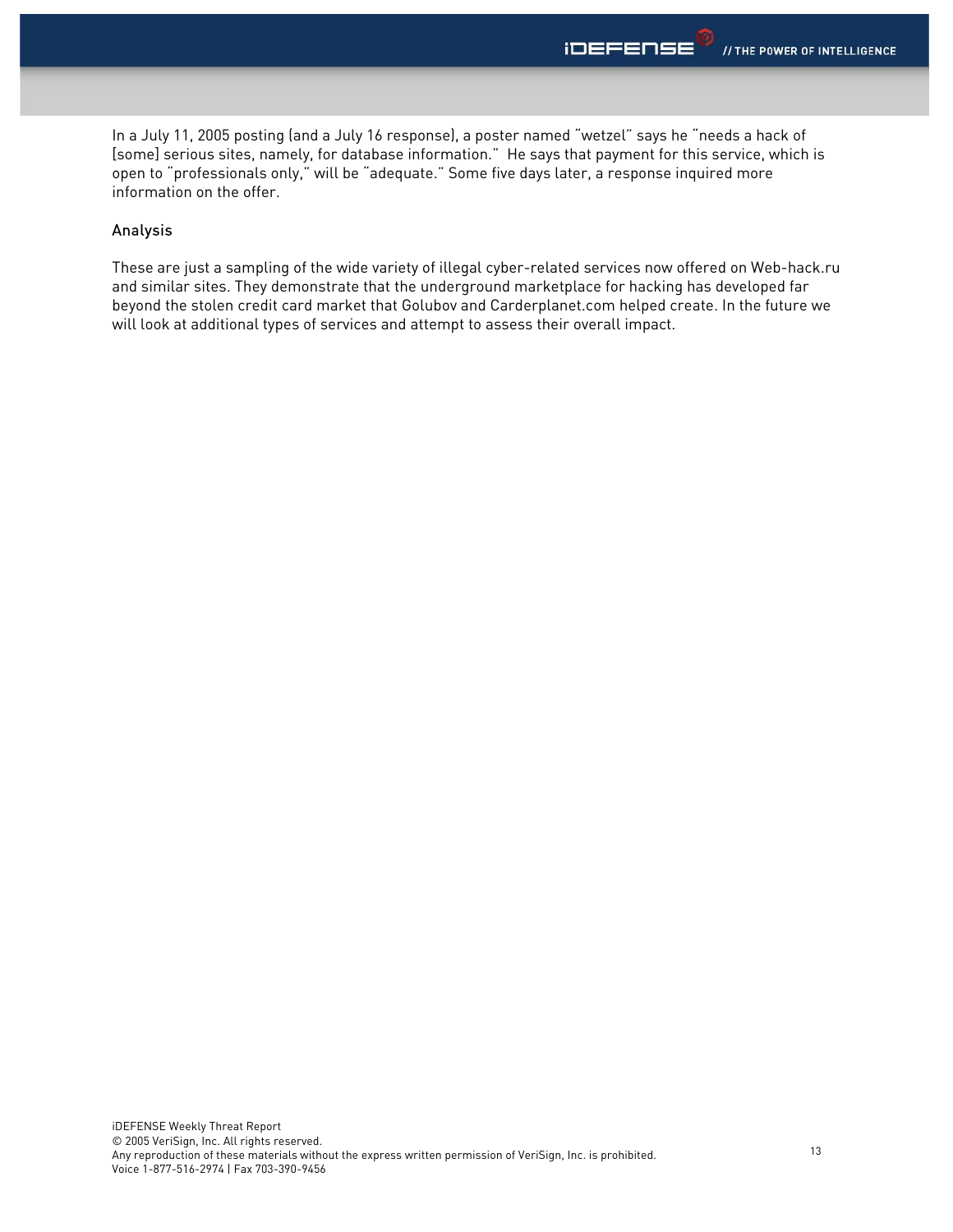# 06. State of the Hack

# a. Top 10 Spyware Threats and Mitigation Issues

Fortinet Inc., makers of an anti-virus firewall product, recently published a Top 10 list of spyware in their July 14, 2005 FortiGuard bulletin. This article reviews each top spyware component and associated risks. A list of potentially hostile URLs is also provided at the end of this article.

Fortinet's list of top spyware threats is based on actual interceptions made by the appliance network supported by the company. The Top 10 spyware list is as follows, with percentage of interceptions:

| <b>Spyware</b>                | Percentage of<br><b>Interceptions</b> |
|-------------------------------|---------------------------------------|
| Adware/BetterInternet<br>1.   | 41.41                                 |
| 2.<br>Adware/180Solutions     | 38.51                                 |
| Download/Px<br>3.             | 8.80                                  |
| Joke/Renos.A<br>4.            | 2.30                                  |
| Adware/Websearch<br>5.        | 1.88                                  |
| Adware/ExitFuel<br>6.         | 1.55                                  |
| Adware/ShopAtHomeSelect<br>7. | 1.00                                  |
| BHO/Clientman<br>8.           | 0.53                                  |
| Adware/RBlast.A<br>9.         | 0.52                                  |
| 10. Adware/180SA              | 0.30                                  |

#### Top 10 Spyware List

The malicious code classification schemes supported by Fortinet are configured by Joe Wells and Shane Coursen, some of the best recognized and most respected names in the business for malicious code sample handling and naming. Their classifications for adware and spyware hit the mark and do a good job from an appliance perspective on how to properly identify and mitigate such threats. Naming conventions in this article are from the Fortinet database.

BetterInternet and 180Solutions dominate the spyware charts, comprising almost 80 percent of all interceptions noted by Fortinet. These same programs have been seen in many other spyware incidents this year, some of which involved these legal codes being installed using illegal methods. An overview of each top spyware threat is discussed below.

## Adware/BetterInternet

BetterInternet is a downloader that "upgrades" software. Downloads are typically performed from http://www.abetterinternet.com and http://download.abetterinternet.com. Executables may initially connect to http://thinstall.abetterinternet.com to download additional files: Ceres.cab (Adware/Betterinternet), Csnopol.cab (Adware/Betterinternet), Polau2c.exe (Download/Agent.AY), and Farmmext.exe (Download/Stubby.C). Once installed the software hooks into the windows registry to run upon Windows startup.

#### Adware/180Solutions

180Solutions is used to display pop-up ads on a computer. When executed, this software displays a privacy policy that indicates that it will collect information on the user's IP address, web browser version, and other data. Once installed, it displays targeted pop-up ads on the computer. It may run in memory via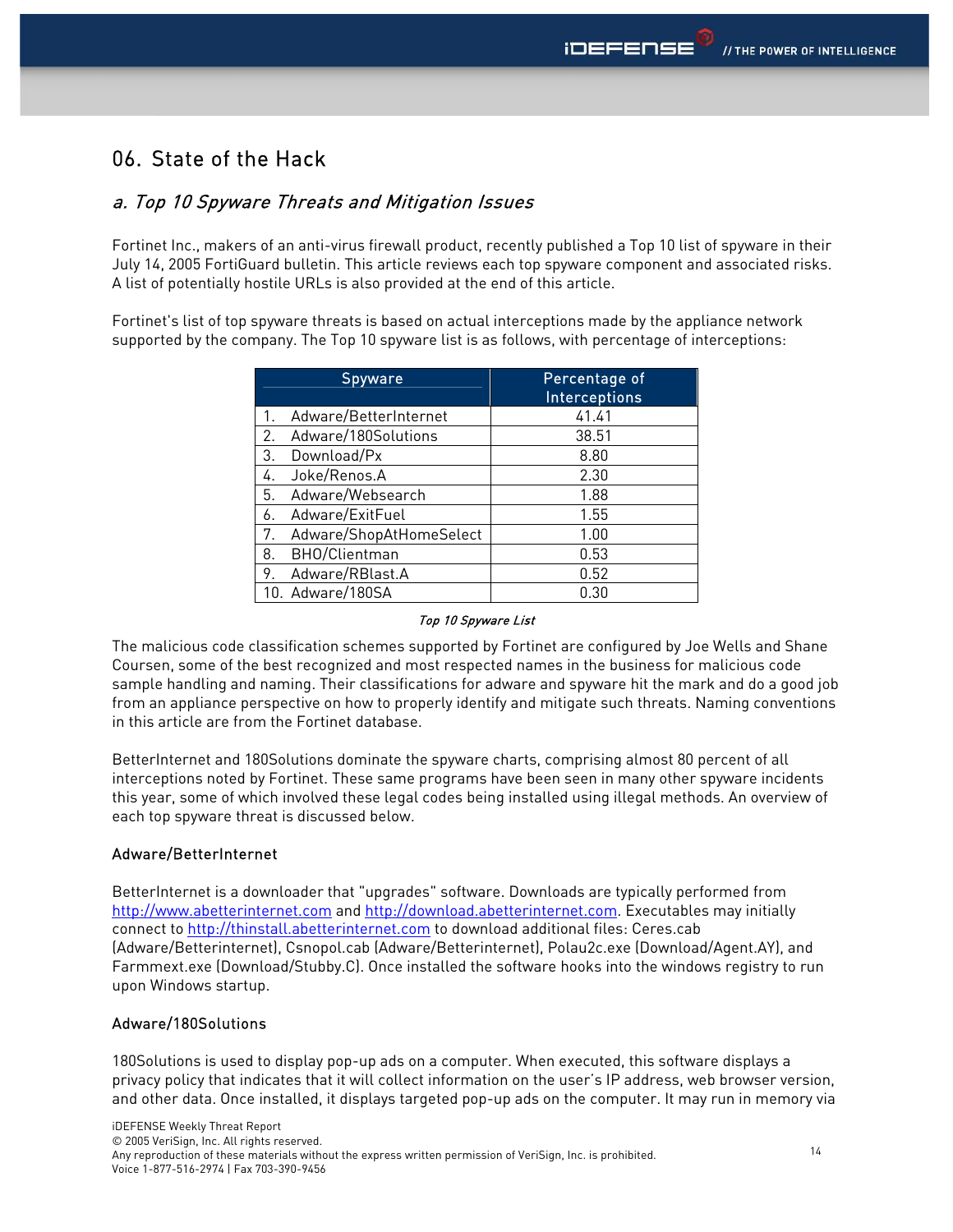a dozen or more processes and hook into the Windows registry in multiple locations. It is very aggressive and very invasive, and is very difficult to remove from most computers.

### Download/Px

This spyware threat name is based upon a Computer Antivirus Research Organization (CARO)-type standard. The first component clearly identifies it as a downloader. It may be used to download as many as 90 different programs. It may attempt to connect to 2nd-thought.com, and many other sites via installations and downloads performed as directed by the actor prior to distribution of the code into the wild.

### Joke/Renos.A

Interestingly enough, Renos.A is a joke file that is designed to scare a user into thinking they have spyware. Normally a file called winstall.exe is installed into a Program Files directory called SpywareNo. A system Tray icon is then launched and an image is displayed to scare the user into thinking their computer is infected with various malicious codes and spyware. It may also display a fake error message and runs at Windows startup. It is not viral nor spyware, just a hoax.

#### Adware/Websearch

This is a toolbar for Internet Explorer that may be downloaded from www.websearch.com. User interaction is typically required to accept an installation of the toolbar. Once installed, it can be found under the Start Menu in the Programs Group, runs in memory, and is visible from the taskbar. It modifies the Windows registry to run at Windows startup.

#### Adware/ExitFuel

This adware is based in JavaScript and opens random websites. When executed by a browser it minimizes the current window and opens a new browser window to display the website promoted by the code. The following URLs are associated with this code:

- ads.primeinteractive.net
- anserver.internetfuel.com
- auctioncities.com
- banners.valuead.com
- bsads.valuead.com
- cdn.fastclick.net
- crystalpalacecasino.com
- dldw.fordaleltd.com
- download.fordaleltd.com
- download.targetnetworks.net
- dserv.internetfuel.com
- friendfinder.m7z.net
- ifcol.exitfuel.com
- nitrous.internetfuel.com
- PartyBingo.com
- passion.com
- update.contentdeliverymodule.com
- www.accessmedia.tv
- www.auctioncities.com
- www.crystalpalacecasino.com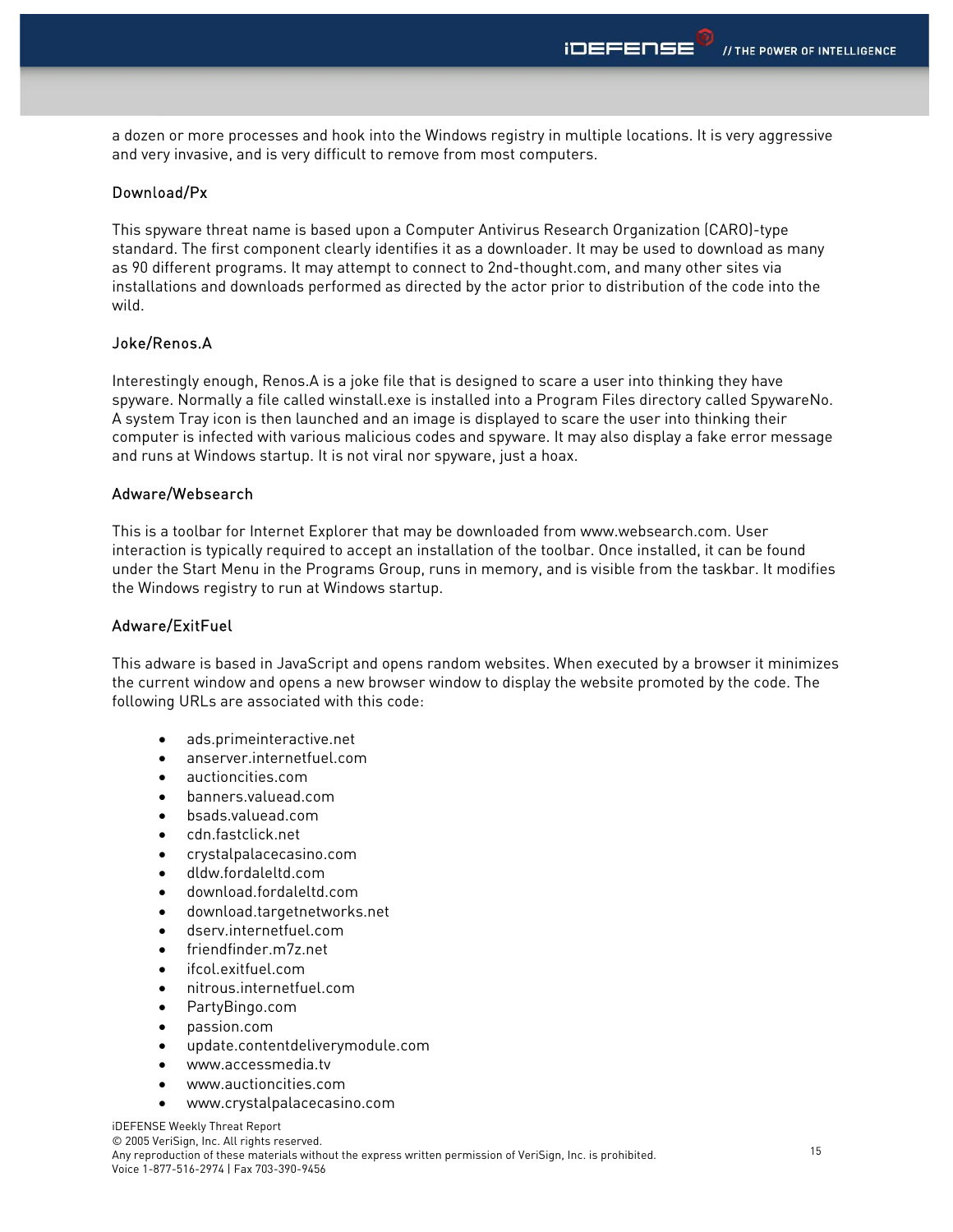- www.date.com
- www.netbroadcaster.com
- www.netbroadcaster.com/new/movies/groovy.html
- www.onlinemediasales.com
- www.partybingo.com, tracker.partybingo.com
- www.promotionstat.com
- www.streamwaves.com
- www2.fordaleltd.com
- www-web.real.com
- z1.adserver.com

#### Adware/ShopAtHomeSelect

ShopAtHomeSelect is like a rebate reminder utility that may be downloaded from www.ShopAtHomeSelect.com. It installs multiple files and hooks into the Windows registry to run at Windows startup. It also modifies Internet Explorer security settings to allow for downloads of unsigned Active-X controls.

#### BHO/Clientman

Clientman is a browser help object (BHO) that updates browser settings and modifies Windows registries. It may send and receive information to and from a specific HTTP site. It may attempt to connect to odysseusmarketing.com and omi-update.net. It modifies the Windows registry to ensure it is run at Windows startup.

## Adware/RBlast.A

RBlast.A is a CAB file that is digitally signed by "Integrated Search Technologies." The CAB files contain the file ysbactivex.dll (57,344 bytes).

### Adware/180SA

180SA may display pop-up ads and redirect browsers to websites of choice. The End User License Agreement (EULA) also allows for additional software and updates to be installed on the computer. If removed manually, it may attempt to display a pop-up window offering to reinstall itself. It typically results in 180Solutions being installed and hooks into the Windows registry to run at Windows startup.

## b. URLs

The following URLs are the primary addresses related to top spyware as identified by Fortinet. Companies that wish to avoid the installation of questionable or potentially unwanted software such as adware and spyware may want to block these URLs.

- www.abetterinternet.com
- download.abetterinternet.com
- thinstall.abetterinternet.com
- www.180solutions.com
- 2nd-thought.com
- www.websearch.com
- ads.primeinteractive.net
- anserver.internetfuel.com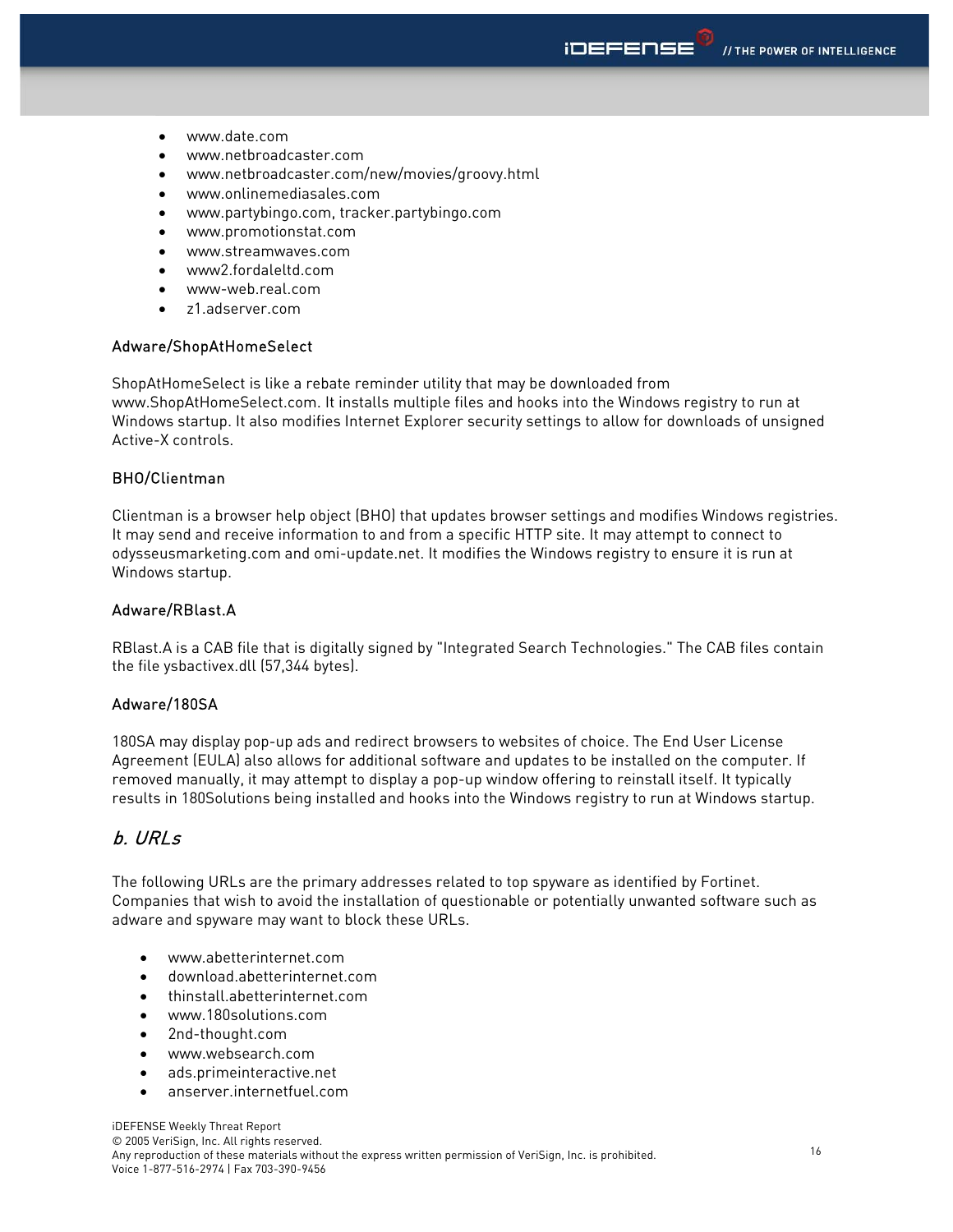- auctioncities.com
- banners.valuead.com
- bsads.valuead.com
- cdn.fastclick.net
- crystalpalacecasino.com
- dldw.fordaleltd.com
- download.fordaleltd.com
- download.targetnetworks.net
- dserv.internetfuel.com
- friendfinder.m7z.net
- ifcol.exitfuel.com
- nitrous.internetfuel.com
- PartyBingo.com
- passion.com
- update.contentdeliverymodule.com
- www.accessmedia.tv
- www.auctioncities.com
- www.crystalpalacecasino.com
- www.date.com
- www.netbroadcaster.com
- www.netbroadcaster.com/new/movies/groovy.html
- www.onlinemediasales.com
- www.partybingo.com, tracker.partybingo.com
- www.promotionstat.com
- www.streamwaves.com
- www2.fordaleltd.com
- www-web.real.com
- z1.adserver.com
- www.ShopAtHomeSelect.com
- odysseusmarketing.com
- omi-update

#### Analysis

Adware and spyware are fueled by big marketing dollars, also supplemented by illicit installation by hackers seeking monetary gain, making these types of threats increasingly likely and problematic for organizations that want to stop all such installations. While adware and spyware are rapidly growing in prevalence, they often utilize the same downloader URLs and affiliate domains. This is because they are legal software, and affiliate programs rely upon such sites to perform the downloads to get paid. As a result, unlike traditional malicious code attacks, blocking known domains for common spyware may prove to be highly effective in mitigating many of these potentially unwanted installations. Additionally, identifying known adware and spyware filenames, sizes and checksum values may also prove helpful in mitigating threats on the client level if implemented through aggressive policy management of hosts on a network.

**IDEFEDSE**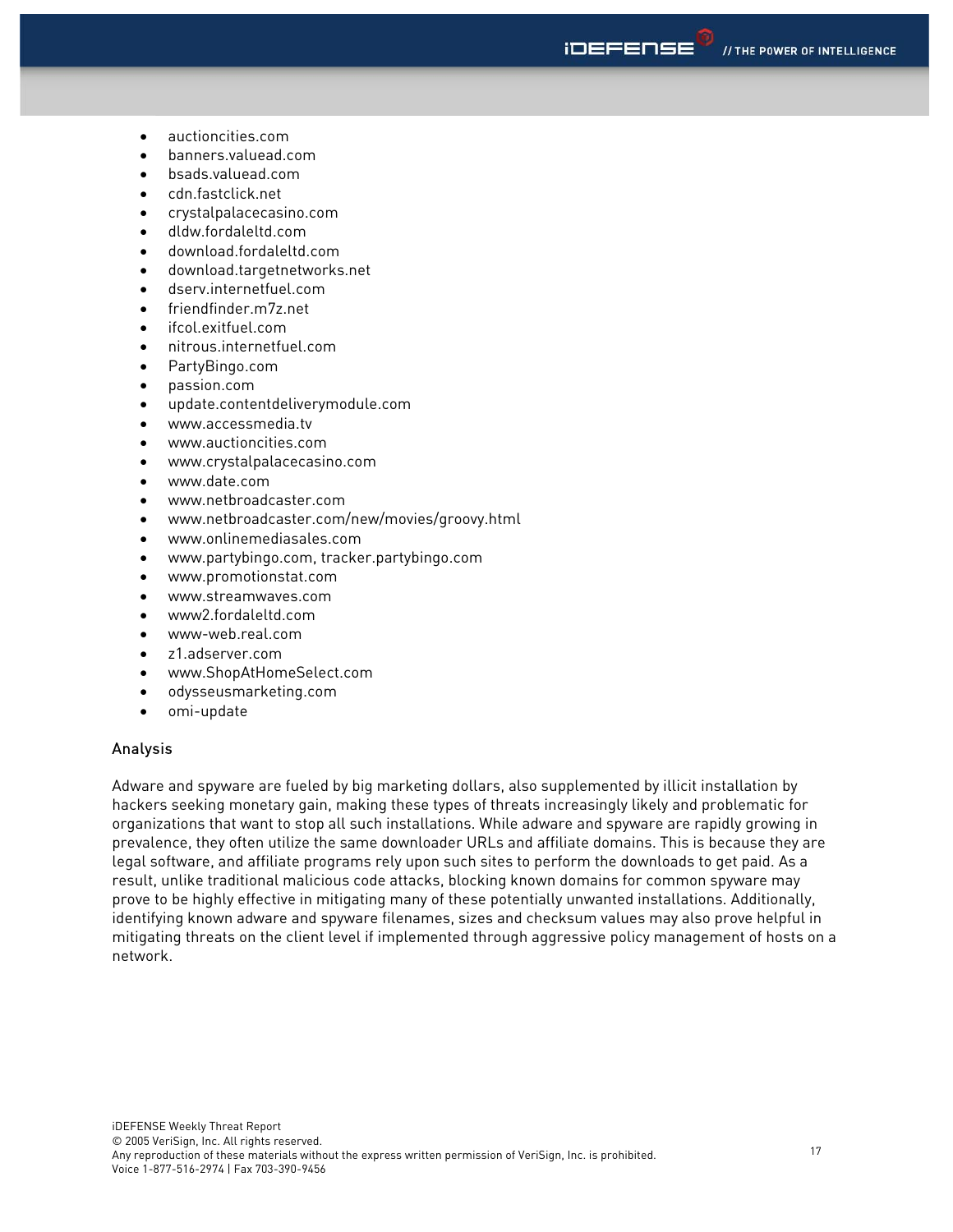# 07. Terrorism and Homeland Security

# New Forums Replacing Closed Discussion Forums

On July 7, 2005, claims of responsibility for the terrorist attacks in London were posted on the proterrorist forum Qal3ah.org by a previously unknown group calling itself "The Secret Organization Group of the al Qaeda for the Jihad in Europe." Shortly thereafter, the discussion forum was shut down, possibly by website administrators (see WTR, Vol. III, No. 28, July 11, 2005).

Since that time, many other discussion forums have been shut down. iDEFENSE analysts know of at least five popular pro-terrorist discussion forums that are now unavailable. The reason for this drop in active pro-terrorist websites is unknown at this time. However, it is interesting that the time frame for these websites being shut down coincides with the London terrorist attacks and claims of responsibility posted online.

As some pro-terrorist websites begin to be shut down, others are beginning to spring up in their place. For example, membership at Moqawmh.com (meaning "The Resistance") has increased, and the website now contains an active forum discussing cyber attacks, also known as electronic jihad or e-jihad.

Within the e-jihad forum, a member calling himself "Ahmed44" posted an invitation to others for an orientation on hacker attacks. In the message, posted July 28, 2005, Ahmed44 provides his e-mail address for future contact with any potential participants.

Ahmed44's motivations, which could be political, are unclear. Also, a specific time or target was not listed within his message, which, if it goes forward, will probably be organized later via private e-mails between participants.



Logo of the Moqawamah Forums located at http://www.moqawmh.com/vb/index.php translates as "the Resistance Forums."

## Analysis

Although this e-jihad is considered a LOW-level threat since it is in its infancy, it illustrates that discussions are undoubtedly continuing as members of the previous forums move around the Internet and begin to congregate on new extremist pro-Islamic forums.

iDEFENSE analysts have located more than 20 popular new forums in which members are discussing cyber attacks or e-jihads. These websites will be reviewed and any significant findings reported in future Weekly Threat Reports.